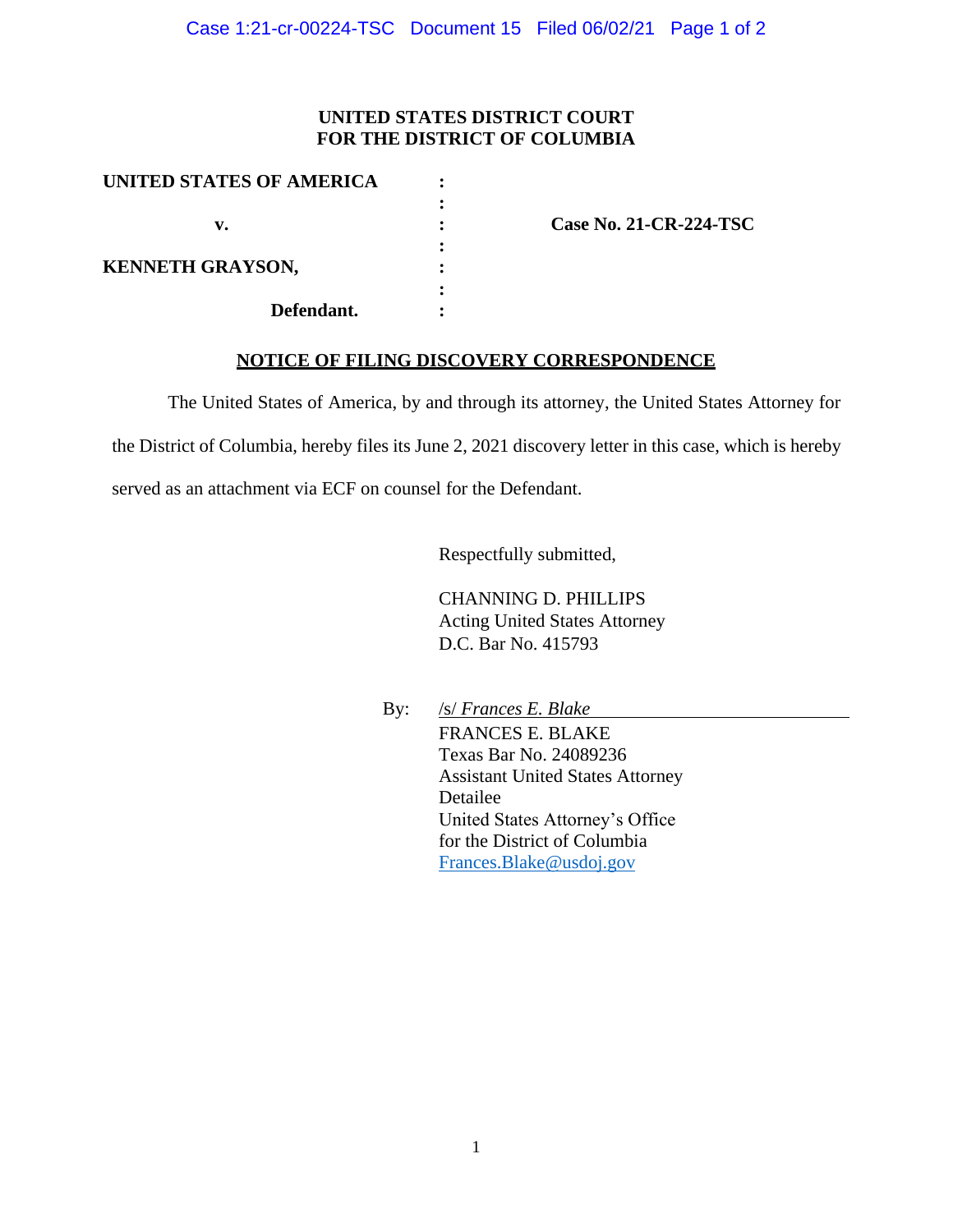Case 1:21-cr-00224-TSC Document 15 Filed 06/02/21 Page 2 of 2

## **CERTIFICATE OF SERVICE**

On June 2, 2021, a copy of the foregoing was served on counsel of record for the

Defendant via the Court's Electronic Filing System.

/s/ *Frances E. Blake* FRANCES E. BLAKE Assistant United States Attorney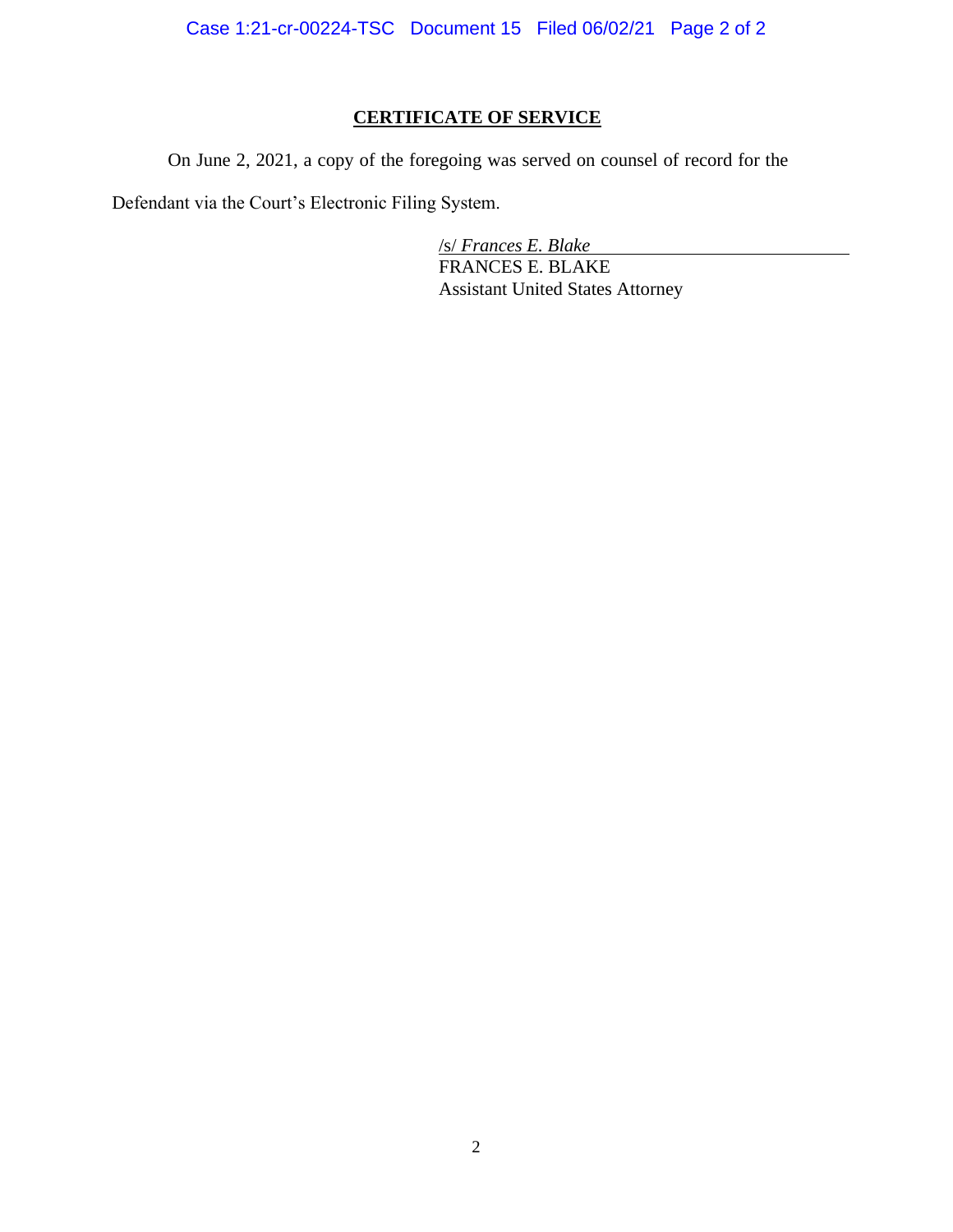## Case 1:21-cr-00224-TSC Document 15-1 Filed 06/02/21 Page 1 of 2



U.S. Department of Justice

Channing D. Phillips Acting United States Attorney

*District of Columbia*

*Judiciary Center 555 Fourth St., N.W. Washington, D.C. 20530*

June 2, 2021

Mr. David Bos, Esq. Attorney for Kenneth Grayson Email: David\_Bos@fd.org

> Re: *United States v. Kenneth Grayson* Case No. 1:21-CR-224-TSC

Dear Counsel:

In accordance with Rule 16 of the Federal Rules of Criminal Procedure and as otherwise required by law (*e.g.*, *Brady v. Maryland*, 373 U.S. 63 (1963), *United States v. Giglio*, 405 U.S. 150 (1972)), on March 23, 2021 and on June 2, 2021, the government produced the following items of preliminary discovery through USAfx:

- (1) Video Part 1 of Kenneth Grayson Interview
- (2) Video Part 2 of Kenneth Grayson Interview
- (3) FBI Report Opening EC
- (4) FBI Report Intake
- (5) FBI Report Baselines
- (6) FBI Report Interview
- (7) FBI Report Intake 2
- (8) FBI Report FB Warrant
- (9) FBI Report Face Match

The government will continue to supplement discovery in this case. Due to the extraordinary nature of the January 6, 2021 Capitol Attack, the government anticipates that a large volume of materials may contain information relevant to this prosecution. These materials may include, but are not limited to, surveillance video, statements of similarly situated defendants, forensic searches of electronic devices and social media accounts of similarly situated defendants, and citizen tips. The government is working to develop a system that will facilitate access to these materials. In the meantime, please let me know if there are any categories of information that you believe are particularly relevant to your client.